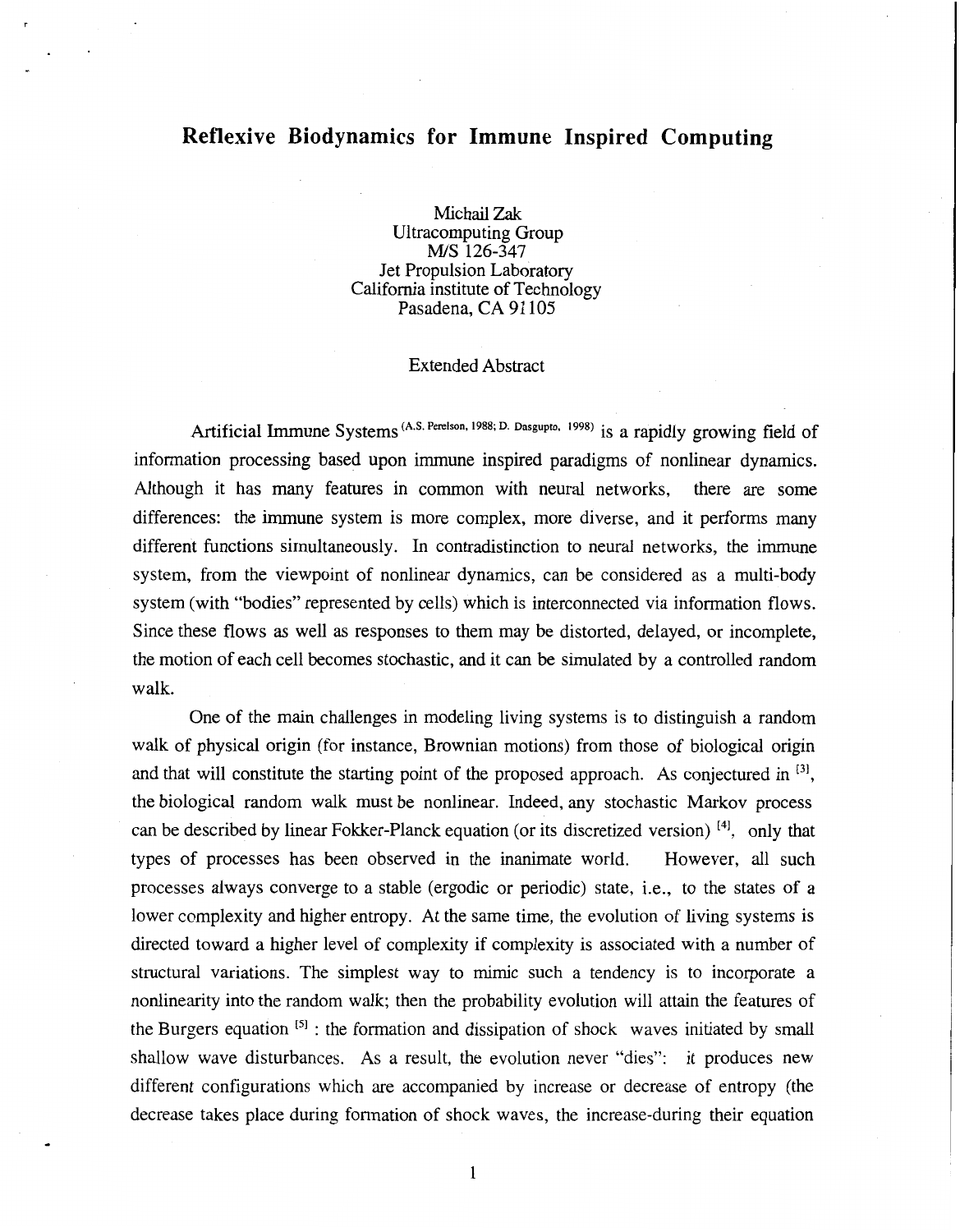such dissipation). In other words, the evolution can be directed "against the second law of thermodynamics" <sup>[6]</sup> by forming patterns outside of equilibrium.

In order to elucidate both the physical and the biological aspects of the proposed model, let us start with a one-dimensional random walk:

$$
x_{t+\tau} = x_t + h R(\mu), \quad h = Const, \quad \tau = Const,
$$
\n(1)

where h and  $\tau$  are the space (along x) and time steps respectively;  $R(\mu)$  is a random function taking values -1 or 1 with the probability  $\frac{1}{2} \pm \mu$ ;  $\mu$  is a control parameter while  $|\mu| \leq 1/2$ . (Physical implementations of this model were discussed in <sup>[3]</sup>). **2** 

Eq. (1) describes motion in actual physical space. But since this motion is irregular, it is more convenient to turn to the probability space:

$$
f_{t+\tau} = pf_{x-h} + (1-p)f_{x+h}
$$
 (2)

where  $f(x,t)$  is the probability that the moving particle occupies the point *x* at the instant t, and the transition probability

$$
p = \frac{1}{2} + \mu, \ 0 \le p \le 1 \tag{3}
$$

It is well known  $[4,7]$  that if the system interacts with the external world, i.e.,

$$
\mu = \mu(x), \text{ and therefore, } p = p(x) \tag{4}
$$

then the solution to Eq. **(2)** subject to the reflecting boundary conditions converges to a stable stochastic attractor. However, if

$$
\mu = \mu(f), \text{ and therefore, } p = p(f), \tag{5}
$$

Eq. (2) becomes nonlinear, and Eq. (1) is coupled with Eq. (3) via the feedback (3).

-

From the physical viewpoint, the system (l), **(2)** can be compared with the Langevin equation which is coupied with the corresponding Fokker-Planck that he stochastic force is fully defined by the current probability distributions, while the diffusion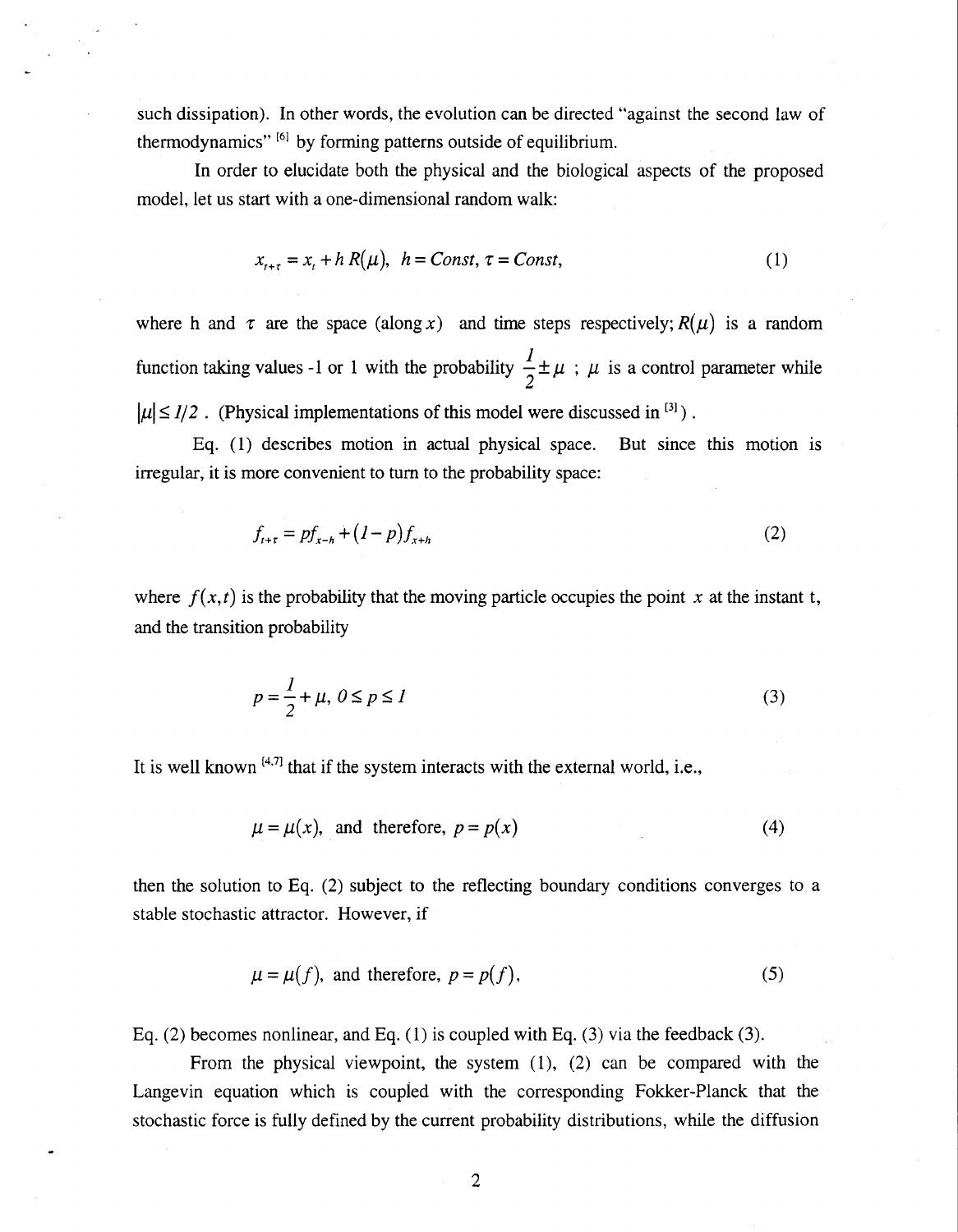coefficient is fully defined by the stochastic force. The process described by this system is Markovian since future still depends only upon present, but not past. However, now present includes not only values of the state variable, but also its probability distribution, and that leads to nonlinear evolution of random walk.

 $\frac{1}{\sqrt{2}}$  ,  $\frac{1}{\sqrt{2}}$ 

From the mathematical viewpoint, Eq. (1) simulates probabilities while Eq. (2) manipulates by their values. The connection between these equations is the following: if Eq. (1) is run independently many times and a statistical analysis of these solutions is performed, then the calculated probability will evolve according to Eq. (2).

From the biological viewpoint, Eqs. (1) and (2) represent the same subject: a living specie. Eq. (1) simulates its motor dynamics, i.e., actual motion in physical space, while Eq. (2) can be associated with mental dynamics describing information flows in the probability space. Such an interpretation **[31** was evoked by the concept of reflection in psychology. Reflection is traditionally understood as the human ability to take the position of an observer in relation to one's own thoughts. In other words, the reflection is a selfawareness via the interaction with the "image of the self." In terms of the phenomenological formalism proposed above, Eq. (3) represents the probabilistic "image" of the dynamical system (1). If this system "possesses" its own image, then it can predict, for instance, future expected values of its parameters, and, by interacting with the image, change the expectations if they are not consistent with the objective. In this context, Eq (1) simulates acting, and Eq **(2)** simulates "thinking." Their interaction can be implemented by incorporating probabilities, its functions and functionals into the control parameter  $\mu$  (see **Eq.** (5)).

The objective of this paper is to exploit the coupled motor-mental dynamics approach to simulate the phenomenology of basic tasks performed by immune systems such as: self-nonself discrimination, self repair, predator-prey pursuit, multiplication, collective strategies, etc.

3